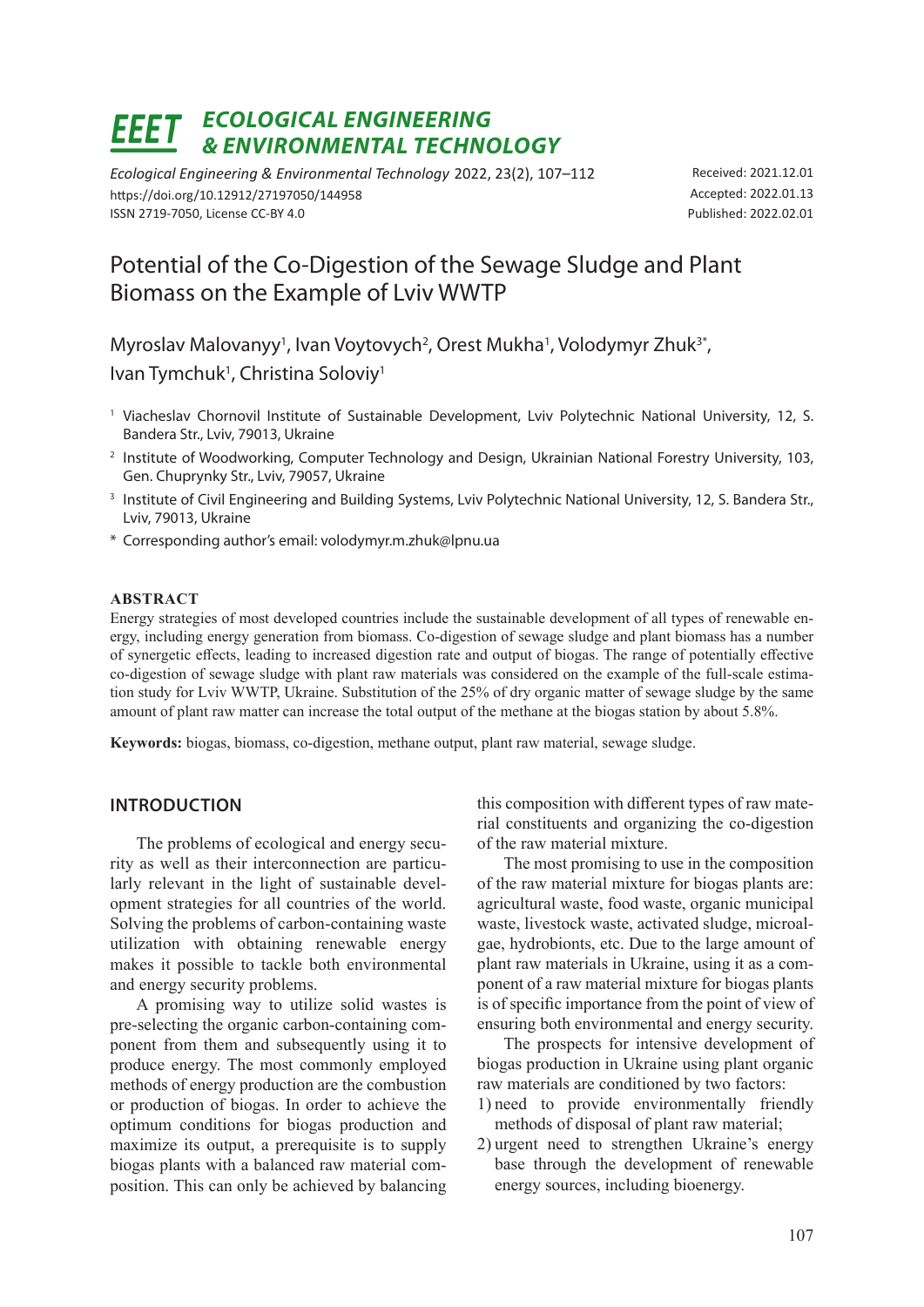Regarding the first factor, it should be noted that the underdevelopment of environmentally safe ways of utilizing raw plant materials has created one of the serious sources of environmental danger in Ukraine.

The National Waste Management Strategy in Ukraine by 2030 and the National Waste Management Plan in Ukraine by 2030 are aimed at addressing this danger. These documents, in turn, serve as guidelines for the development of regional waste management plans and strategies for all regions of Ukraine.

According to the National Waste Management Strategy in Ukraine, significant amounts of wastes accumulated in Ukraine and the absence of effective measures aimed at preventing their generation, utilization, neutralization and removal, exacerbate the environmental crisis and become a brake factor on the development of the national economy. The only possible way to resolve the situation is to create a comprehensive waste management system. Solving the problem is key in addressing the issues of energy and resource dependency of the state, saving natural material and energy resources, and an urgent strategic task (priority) of national policy.

Organic wastes from livestock farms are used widely to produce biogas. At the same time, it has been proven that plant organic raw materials, food wastes, organic municipal wastes and municipal sewage sludge are also effective for biogas production. The co-digestion of organic raw materials is the subject of a detailed scientific study over the past few decades. The analysis of research papers shows that in order to increase the digestion rate and output of biogas, it is expedient to use the co-digestion process of the above mentioned types of raw materials.

## **MATERIALS AND METHODS**

The purpose of the paper was to analyze the potential efficiency of the co-digestion of sewage sludge and different types of plant matter at the example of Lviv wastewater treatment plant (WWTP), Ukraine. A number of experimental results on co-digestion of sewage sludge with different types of organic matter were analysed. The numerical method of modelling was used to find the dependency of potential increasing of methane output at biogas station of Lviv WWTP as a function of the plant biomass content.

## **RESULTS AND DISCUSSION**

Scientific and practical aspects of biogas production from different types of raw materials and their combinations continue to be an urgent worldwide research problem, both in the field of renewable energy sources and from the ecological point of view (Szczyrba et al., 2020; Voytovych et al., 2020; Wehner et al., 2018). Concerning the issues of environmental safety, by far the most urgent for Ukraine is the solution of the problems related to utilization of household (Popovych et al., 2018) and industrial (Karabyn et al., 2018) wastes, wastewater treatment from petroleum products (Zelenko et al., 2019), heavy metals (Malovanyy et al., 2019a), highly concentrated ammonium contaminants (Malovanyy et al., 2019b). Biological (Blyashyna et al., 2018), reagent (Tulaydan et al., 2017) and adsorption methods have become most widely used for the treatment of wastewater from these contaminants.

An important factor is also the qualitative composition of biogas, which is largely dependent on the composition of the mixture (Pospelov et al., 2018). High efficiency of the co-digestion process of different types of organic raw materials was proven by Hardegen et al., 2018; Kim et al., 2013; Muenmee, 2021, etc. Generally, co-digestion increases the digestion rate and output of biogas. A certain effect of co-fermentation is observed in the cultivation of microalgae in sewage municipal waters with subsequent processing in biogas plants (Thorin et al., 2017). Such studies require further search for optimum regimes and conditions for the formation of new synergetic components of organic raw materials and methods for their biological processing.

Studies on the use of cyanobacteria for lipid extraction and biogas production by methanogenesis were presented by (Malovanyy et al., 2016). In order to intensify the biodecomposition of the biomass, the authors suggested that hydrodynamic cavitation of the biomass should be carried out beforehand. Experiments on the production of biogas from cyanobacteria have confirmed that pre-treatment with cavitation using a hydrodynamic cavitation field destroys the cell walls of cyanobacteria, since the production of biogas from such algae was much more complete. The results of the analysis of these studies showed that the intensity of biogas output is approximately the same for all samples, whereas the amount of biogas synthesized is significantly higher (40%)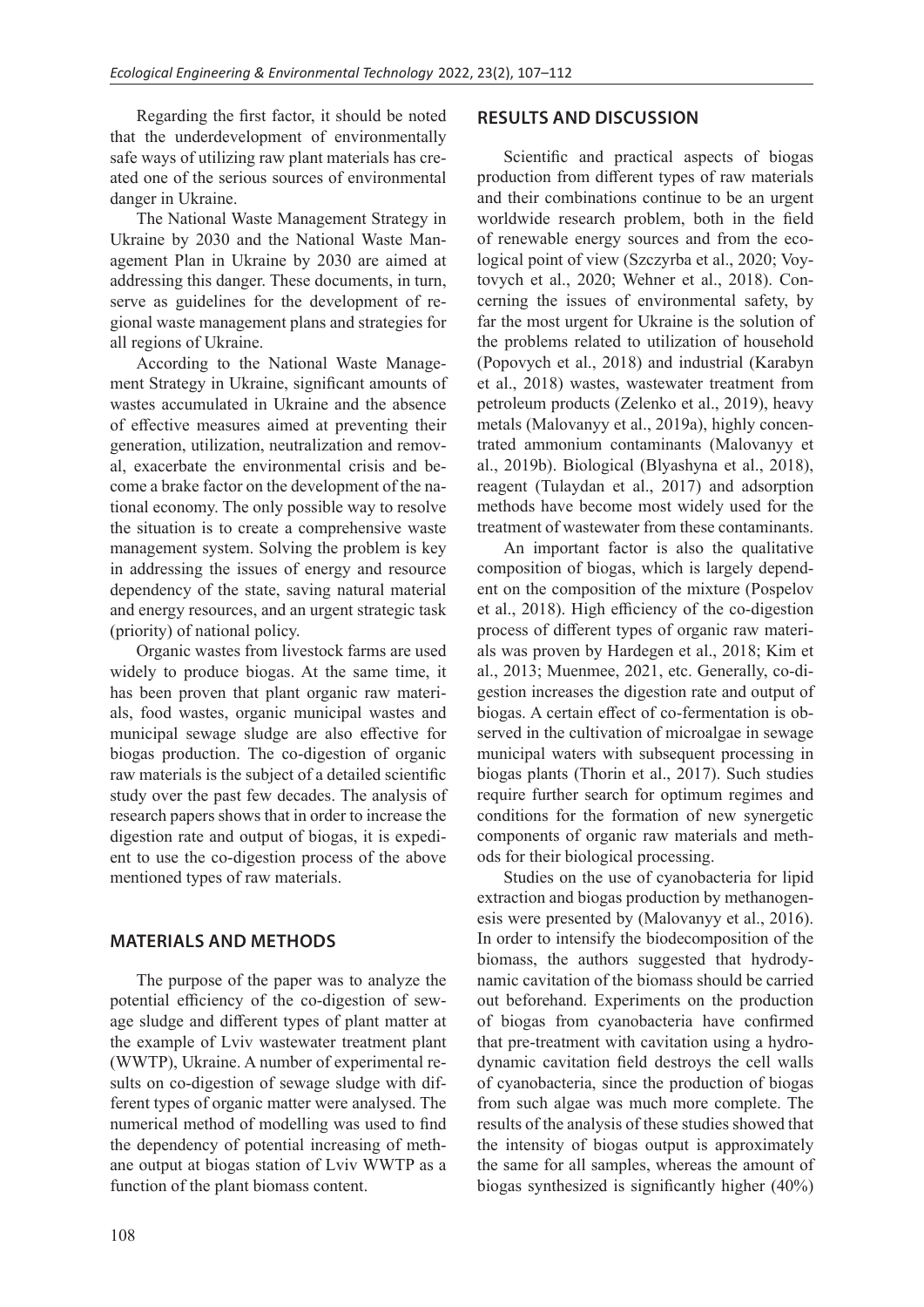when using cyanobacteria pre-treatment in the hydrodynamic cavitation field. The application of pre-concentrated cyanobacteria allows them to be used as a component of the raw material mixture of biogas plants, and the purification of waters from cyanobacteria significantly reduces the level of environmental risk from their uncontrolled development in the waters of artificial reservoirs of Ukraine (Nykyforov et al., 2016).

The results of a two-stage co-fermentation of sewage sludge (SS) and rice straw (RS) were analysed by Sawasdee & Pisutpaisa, 2015. Cofermentation was used for the combined production of methane  $(CH_4)$  and hydrogen  $(H_2)$  in batch type digesters. The obtained results were compared with the one-stage fermentation system of these substrates for methane production. First stage of co-fermentation process of raw SS and untreated RS resulted in high enough yield of hydrogen (up to 21 dm<sup>3</sup> per 1 kg of VS) with considerable content of  $H_2$  (60.9%). Second stage of co-fermentation showed both an increased biogas production  $(266 \text{ dm}^3/(\text{kg VS}))$  and especially high methane content of about 75−80%. Total energy production by this two-stage process reached 8.8 MJ/(kg VS), which is 59.6% more comparing to an analogical one-stage process. The decrease of the VS content in the mixture reached the value of 60.4% or 37.9% more, than in one-stage case. Such results are explained by synergetic effect of two processes realized in series.

Two-stage reactors for the co-digestion are recommended by (Jiang et al., 2009) to increase the biogas production and to improve the quality of the digestate as an organic fertilizer. Co-fermentation of the straw with WWTP sewage sludge was found to be useful to improve the C/N ratio in the organic mixture. The best results were obtained using the pre-treatment of the straw by sodium hydroxide and sewage sludge content of 5%. Duration of the start-up period was about 39 days. Decreasing of total solids was 54% in the first digester and 67% in the second reactor, while decreasing of volatile solids − 65% and 75%, respectively.

Other types of plants for co-fermentation of sewage sludge, which give better results in increasing the output of methane, were recommended in papers (Yang & Li, 2014; Sawasdee & Pisutpaisa, 2015). This suggests that the life of methane-forming bacteria still is not known completely and there is an actual need for further knowledge and experience accumulation in order to better use their potential.

The co-fermentation idea was deeply tested by (Sadecka et al., 2013) providing a list of types of organic raw materials, mode parameters, establishment of the corresponding particle co-substrates, a method for preparing the substrate of sewage by hydrolysis in order to disintegrate it. The authors paid special attention to the negative impact on microorganisms responsible for the process of fermentation of various inhibitors. Inhibitors are present in raw materials fermented or formed as intermediate products of transformation. Their presence may lead to reduction in biogas production, and in extreme cases to complete inhibition of the process. The toxic effects of various compounds depend on the concentration, the form of occurrence and the co-occurrence of other substances. This issue is important in the case of co-substrates which are wastes. The factors that inhibit the sewage sludge fermentation process are well–recognized, while the issues of toxicity in co-fermentation are not clearly defined. Authors dealing with the processes of anaerobic decomposition of organic substances draw attention to the toxic effect of heavy metals and some issues depending on their concentration.

Many researchers pay great attention to prepreparation of raw materials in order to increase the surface of mass transfer to enable biochemical processes. This ultimately increases the rate of co-fermentation and biogas output. A promising method of digestion process intensification is the pretreatment of raw biomass, in particular grinding and delignification (Barbash et al., 2010; Sklyar & Sklyar, 2014). The degradation of the lignin net, the extraction of lignin and most of hemicelluloses, as well as the break of chemical bonds between lignin and carbohydrate molecules occur in the delignification process at elevated temperatures. This leads to an increase in the mass transfer surface that becomes available for cellulosolytic enzymes of microorganisms. As a result of grinding the substrate on the grinding equipment, there is also a significant increase in the mass transfer surface available for enzymes of microorganisms. This speeds up enzymatic hydrolysis and intensifies the process of biogas production (Nesterov et al., 1973). According to (Qian, 2014) lignocellulosic biomass can be considered a consistently renewable natural resource in terms of efficiency in economy. The most promising for biogas is the lignocellulosic biomass contained in agricultural and forestry wastes such as maize cobs, fallen leaves and wood chips, straw etc. Such biomass can be qualified as promising due to the fact that in aforementioned wastes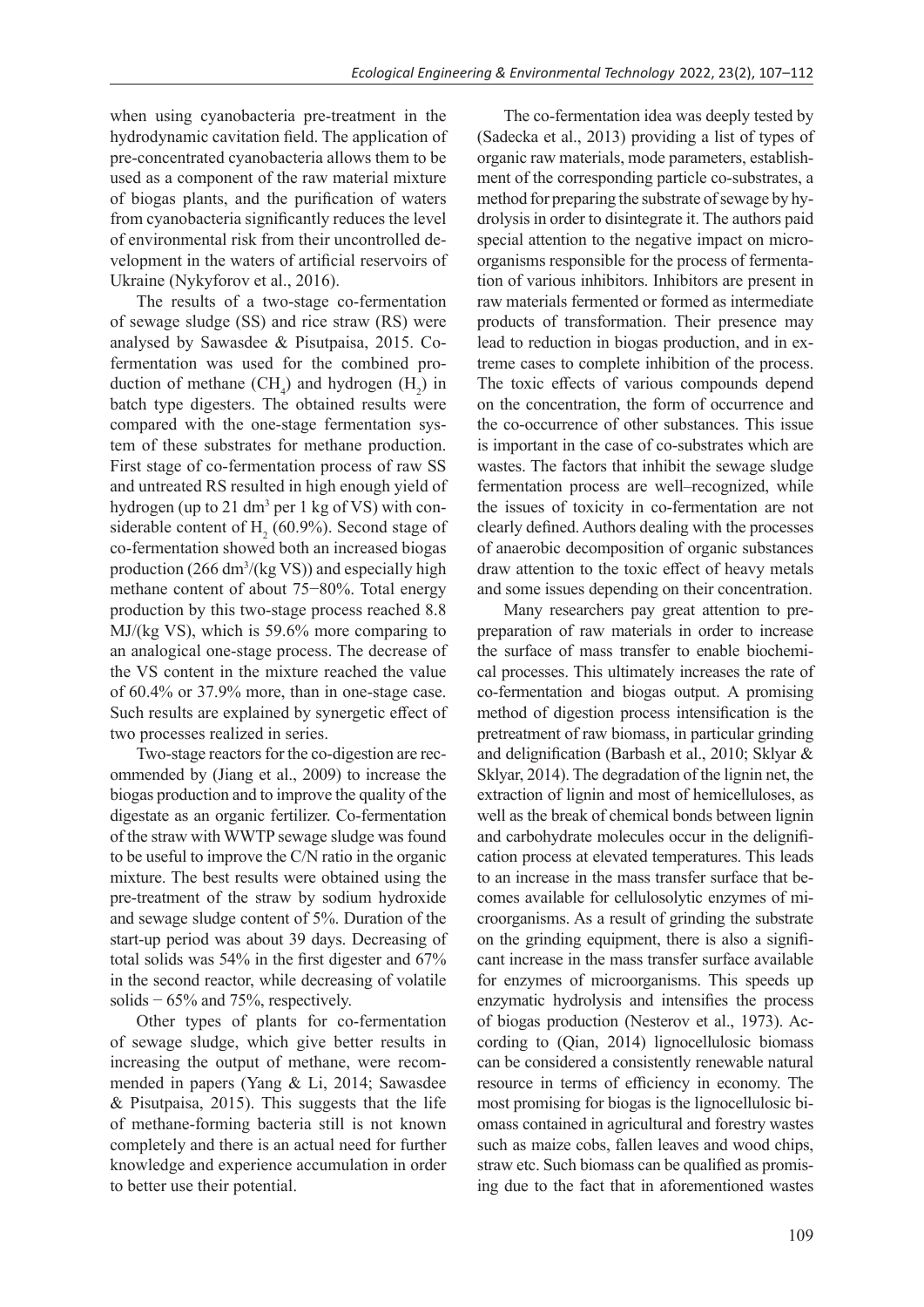it causes no food sources and animal feed exhaustion (Ishizaki & Hasumi, 2014). It has been studied that typically, lignocellulosic biomass can include from 20% to 50% of such components as cellulose, hemicellulose and lignin and the content percentage varies based on the material chosen (Binod & Pandey, 2015). Yet it has been revealed that cellulose and hemicellulose are layered firmly within lignin what makes the enzyme digestion process more problematic for cellulose that is located in lignocellulosic biomass (Mosier et al., 2005). In order to create favourable conditions for the enzyme hydrolysis process of cellulose, it is necessary to destroy lignin layers, reveal cellulose and hemicellulose, hence improving the yield of sugars during cellulose and hemicellulose fermentation. This can be achieved with the help of the pre-treatment process (Ishizaki & Hasumi, 2014; Mosier et al., 2005; Kumar et al., 2009). It has been studied that many methods can be used for biomass pre-treatment. These methods can range from biological to mechanical and combined and this matter has recently been the subject of study among many researchers (Kumar et al., 2009). A number of approaches for the implementation of cavitational treatment of biomass, while minimizing the energy consumed and maximizing the release effect of the mass-exchange surface available for implementation of biochemical processes were considered by (Wu et al., 2019).

As a result of the review, the main quantitative parameters characterizing the composition and efficiency of anaerobic fermentation of plant biomass widespread in Ukraine are obtained (Table 1).

Modelling of the potential effectiveness of plant organic raw materials co-digestion with sewage sludge was considered on the example of the full-scale Feasibility Study for Lviv WWTP (Project of Reconstruction, 2014). The Feasibility Study was based on such assumptions for monodigestion of sewage sludge: specific methane output is 325 Nm<sup>3</sup> per tonne DOM, total amount of dry solids in sewage sludge – 120 t/day, total content of DOM in sewage sludge – 84 t/day, carbonto-nitrogen ratio is equal to  $(C/N)_{ss} = 10$ .

Estimations of the actual capacity of Lviv WWTP as of 2021 indicate that there is a real risk of regular deficiency of sludge dry matter in the range of 20−25%, compared to the indicative value. Modelling of the partial substitution of the organic matter of wastewater sludge with plant biomass was fulfilled. Average carbon-tonitrogen ratio for plant raw matter (PRM), containing the mixture of straw, grass, wood chips and leaves was estimated as  $(C/N)_{\text{pm}} = 50$ . It was assumed that in the co-digestion process, the concept concerning the weighted average values of the specific methane output and C/N ratio can be

| Ν | Type of plant biomass | $C/N^*$    | Specific methane output, m <sup>3</sup> /t DOM** | Source                 |
|---|-----------------------|------------|--------------------------------------------------|------------------------|
|   | Straw                 | 71         | 330                                              | (Zhong et al., 2012)   |
|   |                       | $48 - 150$ | 300                                              | (Sadecka et al., 2013) |
| ົ | Grass                 | $12 - 25$  | 440                                              | (Sadecka et al., 2013) |
| 3 | Leaves of trees       | $20 - 60$  | $300 - 350$                                      | (Sadecka et al., 2013) |
|   | Sugarcane leaves      | 67.4       | 360                                              | (Luo et al., 2018)     |

**Table 1.** C/N ratios of plant biomass and the specific yield of methane during its anaerobic fermentation

\*  $C/N$  = carbon-to-nitrogen ratio; \*\*  $DOM = dry$  organic mass.

**Table 2.** Estimation of the potential effectiveness of sewage sludge and plant organic raw materials co-digestion in the biogas station of Lviv WWTP

| Plant raw matter, % | C/N  | Specific methane output, Nm <sup>3</sup> /t DOM | Methane output, m <sup>3</sup> /day | Methane output, increasing, % |
|---------------------|------|-------------------------------------------------|-------------------------------------|-------------------------------|
| $\mathbf 0$         | 10   | 325.0                                           | 27300                               |                               |
| 2                   | 10.8 | 326.5                                           | 27426                               | 0.46                          |
| 4                   | 11.6 | 328.0                                           | 27552                               | 0.92                          |
| 6                   | 12.4 | 329.5                                           | 27678                               | 1.38                          |
| 8                   | 13.2 | 331.0                                           | 27804                               | 1.85                          |
| 10                  | 14   | 332.5                                           | 27930                               | 2.31                          |
| 15                  | 16   | 336.3                                           | 28245                               | 3.46                          |
| 20                  | 18   | 340.0                                           | 28560                               | 4.62                          |
| 25                  | 20   | 343.8                                           | 28875                               | 5.77                          |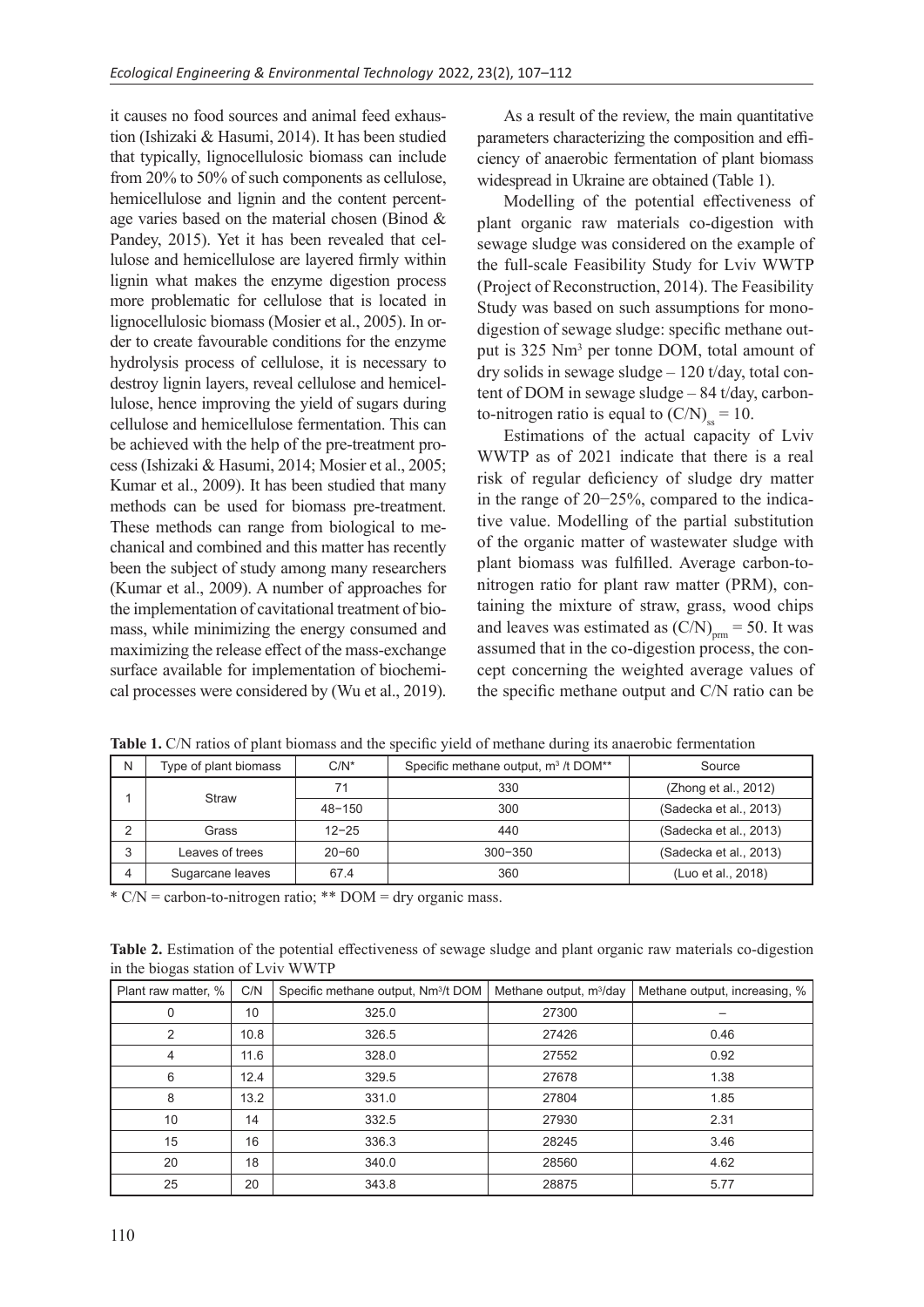used. Main results of the numerical modelling are presented in Table 2.

The estimated methane output of the biogas station at Lviv WWTP could be increased using the co-digestion of sewage sludge with plant raw materials up to almost 28,900 Nm<sup>3</sup>/day or by 5.8% comparing the baseline value 27,300 Nm3 / day, declared in a Feasibility Study (Project of reconstruction, 2014). The effect of the full-scale application of such type of the co-digestion process can be even higher than predicted due to the synergetic effect of sewage sludge and plant organics, optimization of the C/N ratio, achievement of the optimum moisture content etc. Real efficiency of co-digestion process using the different types of plant raw materials should be specified on the pilot scale digester, installed at the Lviv WWTP in 2015 as part of an international Ukrainian and Poland project "Biogas production in wastewater treatment plant – support for the Lviv City program".

## **CONCLUSIONS**

Co-digestion of sewage sludge with different types of plant raw materials has been the subject of a detailed scientific study over the past decades. The review of up-to-date studies proves that plant raw materials are especially effective for the biogas generation when they are co-digested with municipal sewage sludge. Co-digestion has a number of synergetic effects, leading to the increase of the digestion rate and output of biogas.

The potential of co-digestion of sewage sludge with plant raw materials was considered on the example of Lviv WWTP, Ukraine. Estimation of the actual capacity of Lviv WWTP as of 2021 indicates that there is a real risk of regular deficiency of sludge dry matter in the range of 20−25% compared to the indicative value 120 t/day, stated in the feasibility study of the biogas station project.

The dependency of potential increase of methane output at biogas station of Lviv WWTP as a function of mass content of plant raw matter was obtained using the numerical modelling. Substitution of the 25% of dry organic matter of sewage sludge by the same amount of plant raw matter can increase the total output of methane at the biogas station by about 5.8%. The actual efficiency of the co-digestion process using the different types of plant raw materials will be specified using the pilot scale digester.

#### **Acknowledgements**

This research is supported by the National Research Foundation of Ukraine, Competition "Support for research of leading and young scientists", Project #2020.02/0177 "Development of integrated technology for obtaining and using substrates based on organic waste and natural sorbents for biological reclamation and remediation of man-made disturbed lands".

### **REFERENCES**

- 1. Barbash V.A., Prymakov S.P., Trembus I.V., Kulik M.O. 2010. Modified ASAE method of delignification of wheat straw. Visnyk Nacionalnogo Tekhnichnogo Universytetu Ukrayiny, Kyyivskyj Politekhnichnyj Instytut. Khimichna Inzheneriya, Ekologiya ta Resursozberezhennya, 2(6): 97−101. (In Ukrainian)
- 2. Binod P., Pandey A. 2015. Introduction. In Pretreatment of Biomass, Amsterdam, Netherlands. Elsevier, 3–6.
- 3. Blyashyna M., Zhukova V., Sabliy L. 2018. Processes of biological wastewater treatment for nitrogen, phosphorus removal by immobilized microorganisms. Eastern-European Journal of Enterprise Technologies, 2/10(92), 30–37.
- 4. Hardegen J., Latorre-Pérez A., Vilanova C., Günther T., Porcar M., et al. 2018. Methanogenic community shifts during the transition from sewage mono-digestion to co-digestion of grass biomass. Bioresource Technology, 265, 275−281.
- 5. Ishizaki H., Hasumi K. 2014. Ethanol production from biomass. Research Approaches to Sustainable Biomass Systems, Boston, MA, USA. Academic Press, 243–258,
- 6. Jiang J.G., Lou Z.Y., Zhao Z.Z., Wu S.Y., Sui J.C. 2009. Start-up of high solid anaerobic digestion process for treating straw with sludge cake as nitrogen additive. Huanjing Kexue / Environmental Science, 30(1), 297−301.
- 7. Karabyn V., Shtain B., Popovych V. 2018. Thermal regimes of spontaneous firing coal washing waste sites. News of the National Academy of Sciences of the Republic of Kazakhstan, Series of Geology and Technical Sciences, 3(429), 64−74.
- 8. Kim M., Liu C., Noh J.W., Yang Y., Oh S., et al. 2013. Hydrogen and methane production from untreated rice straw and raw sewage sludge under thermophilic anaerobic conditions. International Journal of Hydrogen Energy, 38(21), 8648−8656.
- 9. Kumar P., Barrett D., Delwiche M.J., Stroeve P. 2009. Methods for pretreatment of lignocellulosic biomass for efficient hydrolysis and biofuel